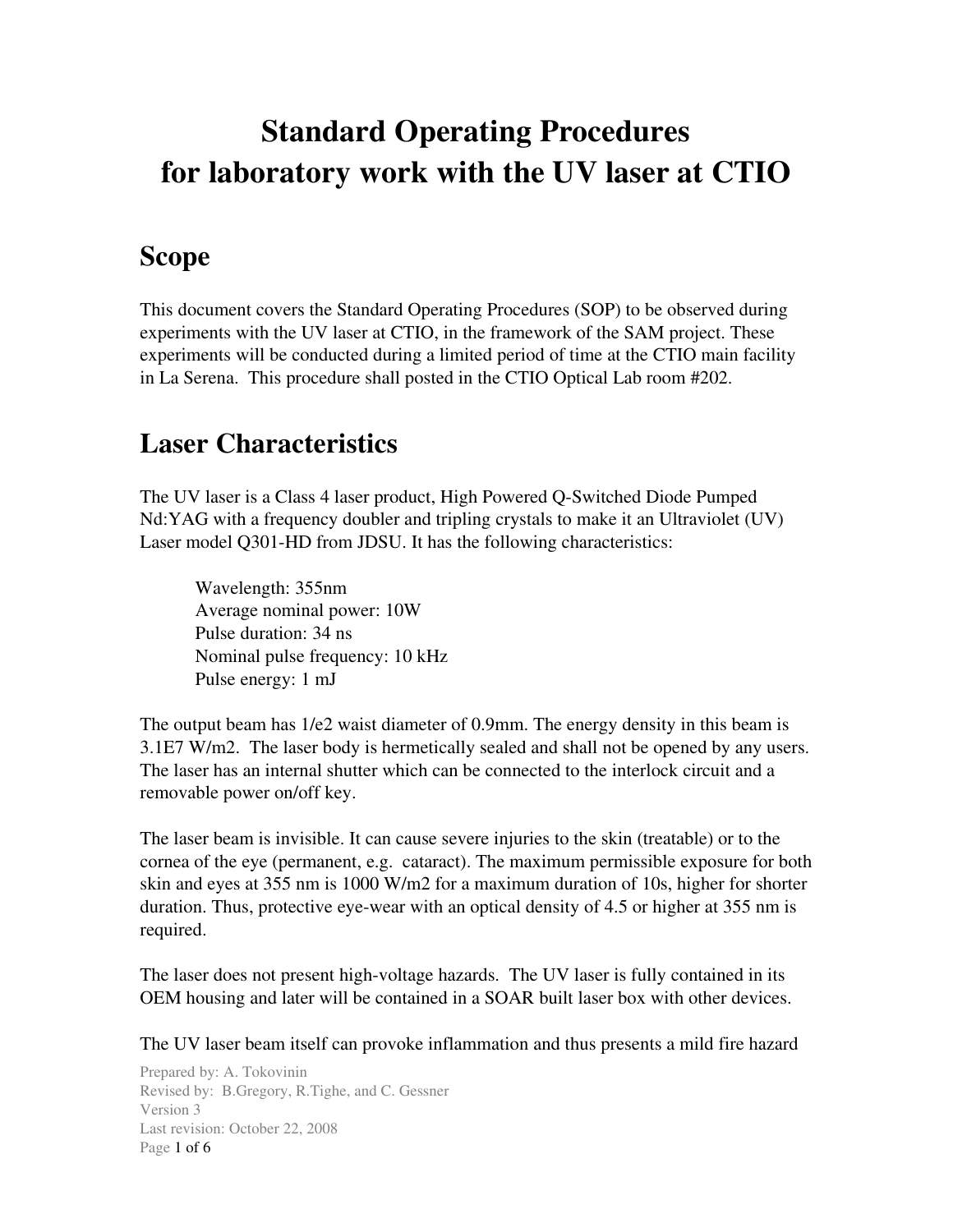(as a soldering iron) if the beam is not properly managed. Combustible and flammable materials and liquids shall be removed from the bench before the UV laser is turned on.

The laser can be operated at reduced optical power when necessary. The preferred power reduction method is the operation in continuous wave (CW) mode (optical power 10-20 mW). Other methods to reduce the power of the UV laser are decreasing pulse frequency or increasing the pulse frequency to 100 kHz. The Authorized Laser Operators shall use a low power optical laser for initial alignment and operating in power reduction mode when performing secondary alignment procedures with the UV laser.

### Control Measures for Laser Safety

This section details the precautions, work practices, and general procedures for the safety management of the UV laser during its use in the laboratory. This section can be used as an audit to determine compliance.

#### Laser Controlled Area

The UV laser will be located in the optical laboratory at the basement of the main CTIO building in the enclosed black painted room, subroom #203 of the Optical Lab room #202. For the duration of the experiments, this laboratory will be declared a Laser Controlled Area when the key to the UV laser is physically this room. The laboratory has a single entrance door and the physical control measures will consist of:

Warning signs on the door in compliance with regulations.

Warning lights on the door: green light with a sign that states entry is authorized, red light with a sign "Do not enter!" means that the entry is prohibited. The red light will be interlocked with the laser on switch which will denote to the persons outside of the Laser Control Lab the UV Laser is on.

There will be an interlock switch on the door that is activated as soon as the door starts to open. This circuit will be wired to an audible alarm in the Laser Controlled Area to alert the Authorized Laser Operators.

There shall be two handles (door knobs) that must be used to enter during laser use experiments. The first is the normal door handle and the second handle is one that will be engaged by the Authorized Laser Operator during laser use. Both handles must be turned in order to access the Laser Controlled Area during laser operation, minimizing accidental entry. Engaging the second handle will activate the Red light and the alarm signal when door is opened.

Prepared by: A. Tokovinin Revised by: B.Gregory, R.Tighe, and C. Gessner Version 3 Last revision: October 22, 2008 Page 2 of 6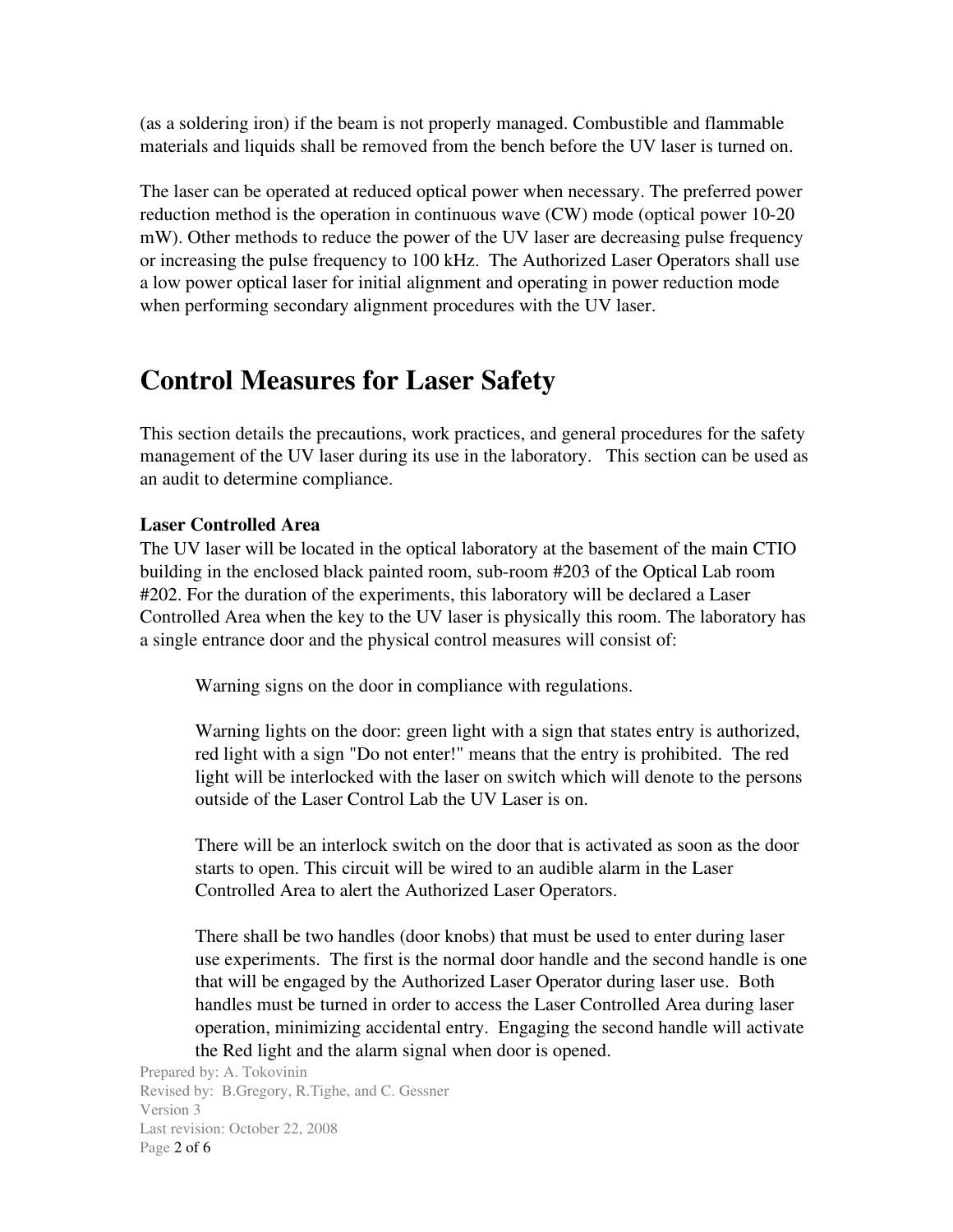There shall be no admittance into the Laser Controlled with out the Approval of the Authorized Laser Operators.

#### Eye Protection

Occupants of the Laser Controlled Area shall wear UV laser protective glasses (OD >4.5 at 355nm) at all times while in the laser controlled area, even if the laser is off. All eyewear shall be labeled with the wavelength and optical density. UV protective glasses shall be made available at the door to the Laser Controlled Area.

#### Beam Control

A large "Stop" button connected to the UV Laser interlock circuit will be installed on the optical table to prevent laser emission in the case of emergency, an unexpected event, or an accident. This button will turn off the lasers electrical power.

Accidental activation of the UV laser by un-authorized persons (cleaners or others) will be prevented by keeping the key of the laser power supply in a separate location under the custody of R.Tighe. The key will be used only by the Authorized Laser Operators and removed each time these persons leave the Laser Controlled Area.

Any reflective personal items such as watches, rings, necklaces, other jewelry, reflective buttons, or belt buckles are prohibited in the controlled area. Lab coats will be provided if necessary.

The optical table shall be kept clear of all reflective objects before any procedure requiring any laser to be used. Reflective objects are items such as tools, handheld mirrors, and other ancillary equipment used for set up.

Computers and laptops shall be positioned so the computer screen field of view is opposite of the beam and higher or lower than the expected beam path.

The beam path of any laser shall be well below eye level.

All un-necessary equipment shall be removed from the optical table before a laser procedure is conducted.

All combustible and flammable (inflammable Spanish) objects and liquids (including those for optics cleaning) shall be removed from the optical table before propagating the high-power UV laser beam.

#### Other Hazards

Prepared by: A. Tokovinin Revised by: B.Gregory, R.Tighe, and C. Gessner Version 3 Last revision: October 22, 2008 Page 3 of 6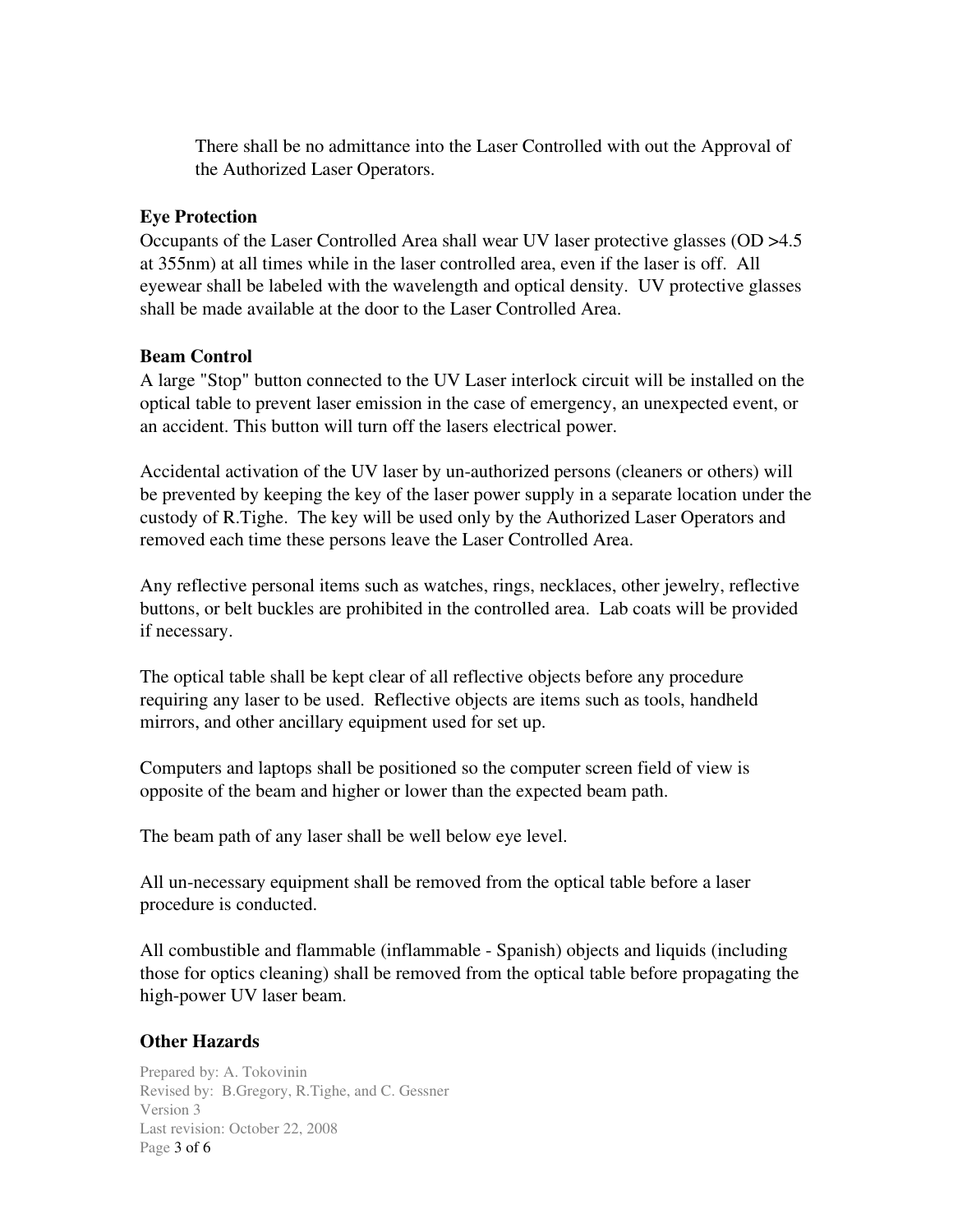Electrical Connection shall be NEC complaint and intact.

#### Administrative and Procedural Controls

A log-book will be maintained to register the work with the UV laser. Each time the Authorized Laser Operator(s) enters the Laser Controlled Area with the laser key, a record will be started and shall be completed before exiting the Laser Controlled Area. Each record will contain the following:

Date and start time, names of the experimenters, hazard evaluation check list (interlock checked, optical setup safe), procedure being conducted, use of the UV laser and its power, end time, and signatures.

The Authorized Laser Operators shall follow any recommended use and safety precautions as noted in the owner's manuals of the OEM equipment.

There will be only one key for the UV laser.

#### Education and Training

Established Authorized Laser Operators include those persons who are directly working on the project and who have been taken the laser safety course.

Visitors Entry of the controlled area is not permitted unless it has been approved by the attending Authorized Laser Operator and the visitor(s) have been briefed about the hazards of lasers, laser safety control measures, are wearing Laser protective eyewear before entering the Laser Controlled Area.

### Safe System of Work during Operation and Alignment

The Authorized Laser Operators working with the UV laser shall have taken the laser safety course. They shall adopt the following work practices:

Exclude unnecessary personnel from the Laser Controlled Area during experiments with the UV Laser.

Wear protective glasses (OD > 4.5 at 355nm) at all times while in the Laser Controlled Area when the UV Laser key is in the room, even if the laser is off.

Visually examine the optical setup before turning on the UV laser. Ensure that the beam is intercepted by the beam dump and that no stray reflections are possible.

Prepared by: A. Tokovinin Revised by: B.Gregory, R.Tighe, and C. Gessner Version 3 Last revision: October 22, 2008 Page 4 of 6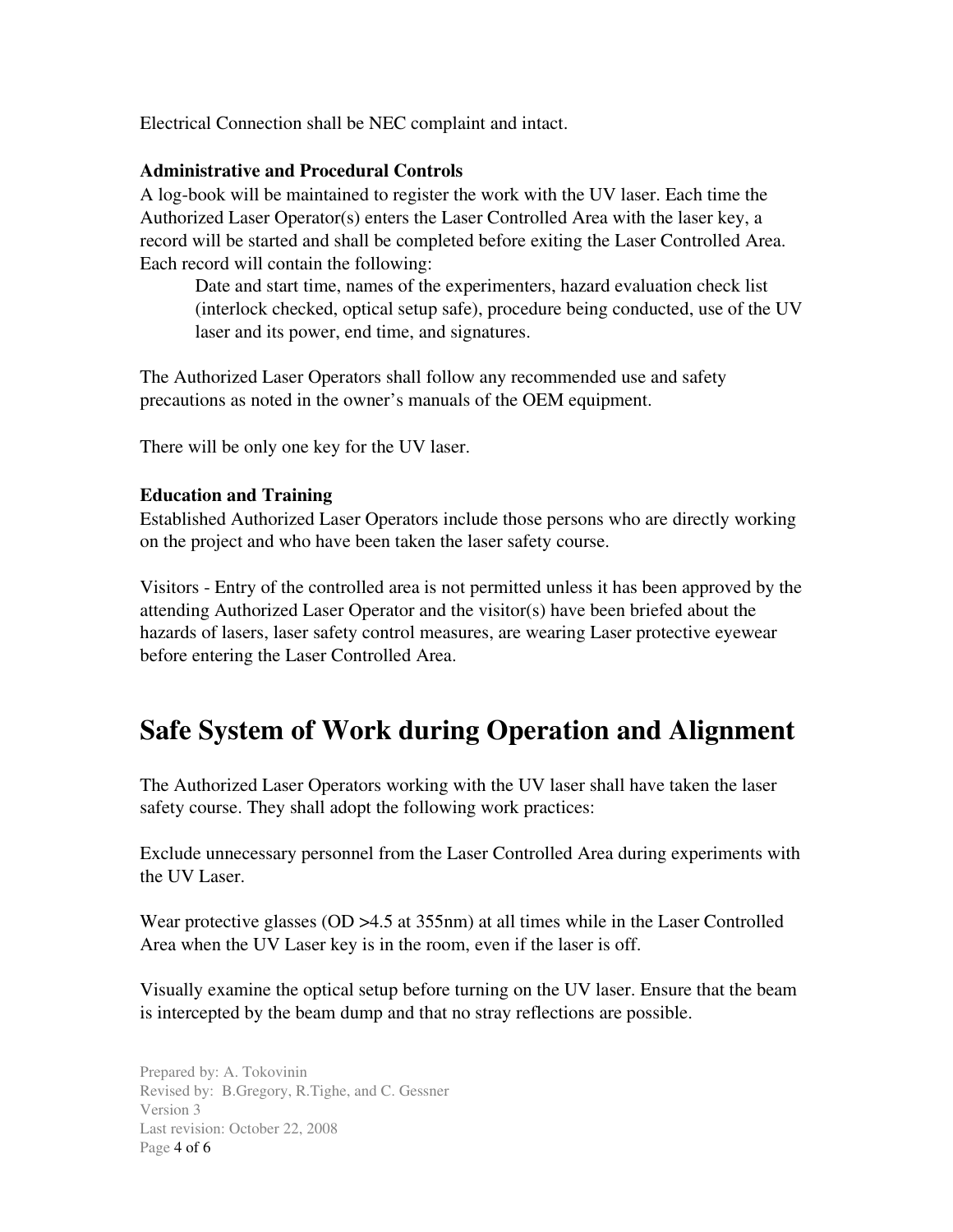Replace the UV laser beam by a low-power visible laser for most of the alignment steps. The visible and UV lasers will be initially co-aligned.

Each alignment operation or experiment will proceed in three stages: 1) use visible laser for pre-alignment and for ensuring the lack of stray reflections, 2) propagate the UV beam with reduced power, and 3) propagate the UV beam at full power only when necessary and for as short of time as necessary.

Shall never look into UV and visible laser beams and never place eyes at the level of the beam.

Shall never use optical setups where the UV laser beam is reflected upwards.

Shall prevent the propagation of the UV beam beyond the optical table with suitably located beam dumps and shields.

When aligning invisible beams, use beam display devices such as image converter viewers or phosphor cards to locate beams.

## Authorized Persons

The only persons authorized (Authorized Laser Operators) to work in the UV Laser Controlled Area are: Roberto Tighe Andrey Tokovinin These persons are fully responsible for the laser safety in the controlled area.

Access of other persons to the laser controlled area is permitted at times when the experiments are not conducted. During these periods, the laser power key to the UV laser is physically removed from the laboratory and the light on the entrance door is green.

# Emergency Procedures

In case of an emergency or accident, the UV laser and its power supply will be immediately turned off and the key will be removed from the controlled area. Adequate

Prepared by: A. Tokovinin Revised by: B.Gregory, R.Tighe, and C. Gessner Version 3 Last revision: October 22, 2008 Page 5 of 6